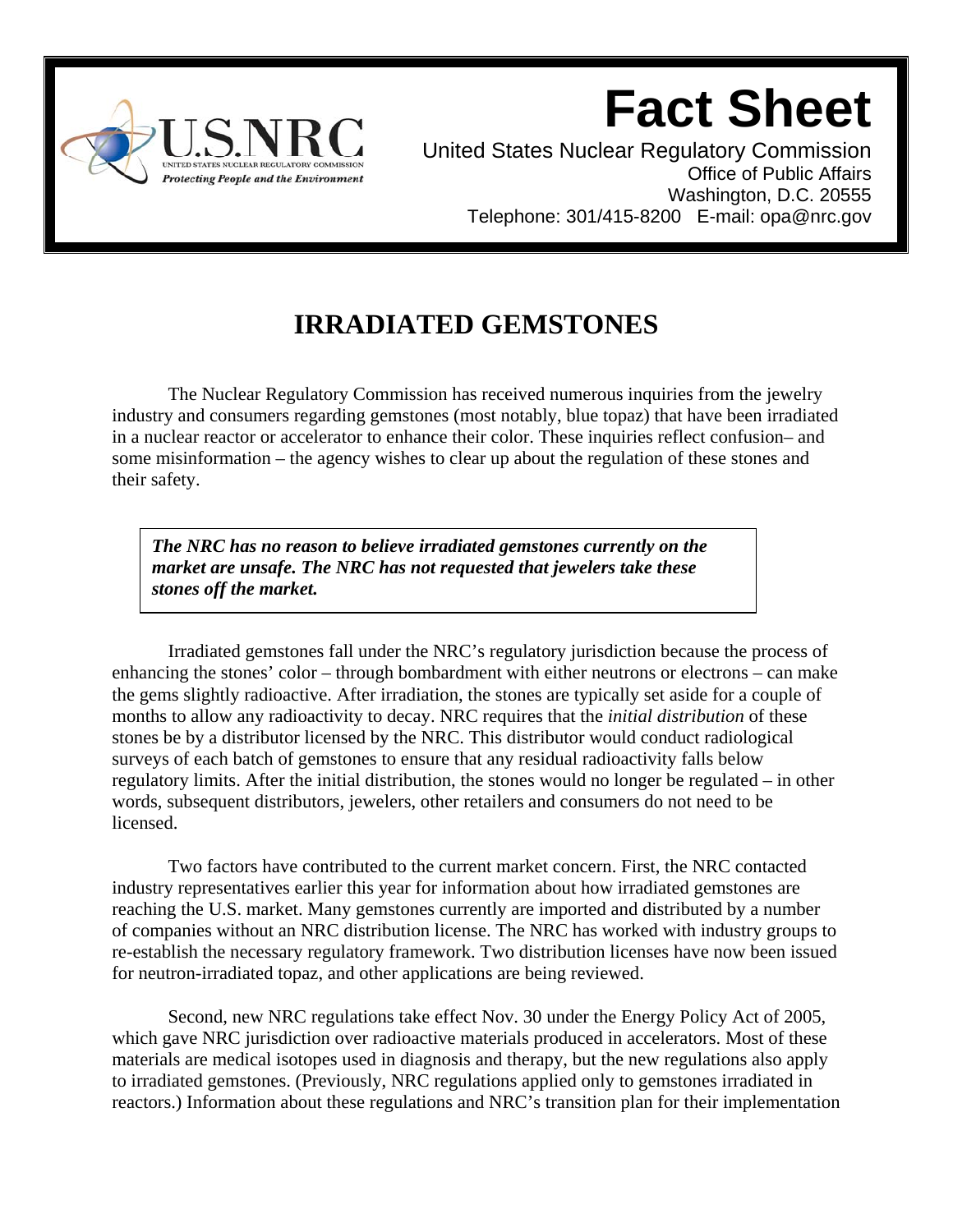<span id="page-1-0"></span>is available [here](http://nrc-stp.ornl.gov/narmtoolbox.html) on the NRC Web site. Once these regulations become effective, distribution of all irradiated gemstones will fall under the requirements described above.

 The NRC is working to resolve regulatory questions about irradiated gemstones currently on the market. Information about this action will be updated on this page as warranted.

### **CONTACTS:**

**For regulatory or technical issues:** Joe DeCicco, (301) 415-7833

#### **For questions about applying for a license:**

 Bruce Carrico, (301) 415-7826 Anthony Kirkwood, (301) 415-6140 Richard Struckmeyer, (301) 415-5477

### **For media and public inquiries:**

David McIntyre, (301) 415-8200

# **Frequently Asked Questions on Irradiated Gemstones**

#### **For consumers:**

- **1. [Why and how are gemstones irradiated?](#page-1-0)**
- **2. [Does irradiation make the stones radioactive?](#page-2-0)**
- **3. [Is it dangerous to wear blue topaz?](#page-2-0)**
- **4. [Should I stop wearing blue topaz?](#page-2-0)**
- **5. [A jeweler told me it is now illegal to sell blue topaz because it causes cancer is this](#page-2-0)  [true?](#page-2-0)**
- **6. [How can I tell if my jewelry has been irradiated?](#page-2-0)**
- **7. [Will I receive a radiation "dose" from wearing blue topaz or other irradiated gems?](#page-2-0)**

### **For Jewelers and Distributors:**

- **8. [Why is NRC scaring industry and disrupting the sale of irradiated gemstones?](#page-2-0)**
- **9. [Do I need an NRC license to sell blue topaz or other irradiated gems?](#page-3-0)**
- **10. [Why is an "exempt distribution" license required for the initial distribution of](#page-3-0)  [irradiated gemstones?](#page-3-0)**
- **11. [Am I selling "contraband"?](#page-3-0)**
- **12. [Should I stop selling these popular gemstones?](#page-3-0)**
- **13. [I read that there was a ban on selling irradiated gemstones. Is this true?](#page-3-0)**
- **14. [Why do some irradiated gemstones fall under NRC's authority, while others do not?](#page-3-0)**

### **1. Why and how are gemstones irradiated?**

Gemstones are irradiated in order to enhance and deepen their color. They can be irradiated in a nuclear reactor (neutron bombardment), an accelerator (electron bombardment), or by exposure to gamma rays in a cobalt irradiator. The most commonly treated stone is topaz, which becomes blue as a result of the exposure to radiation.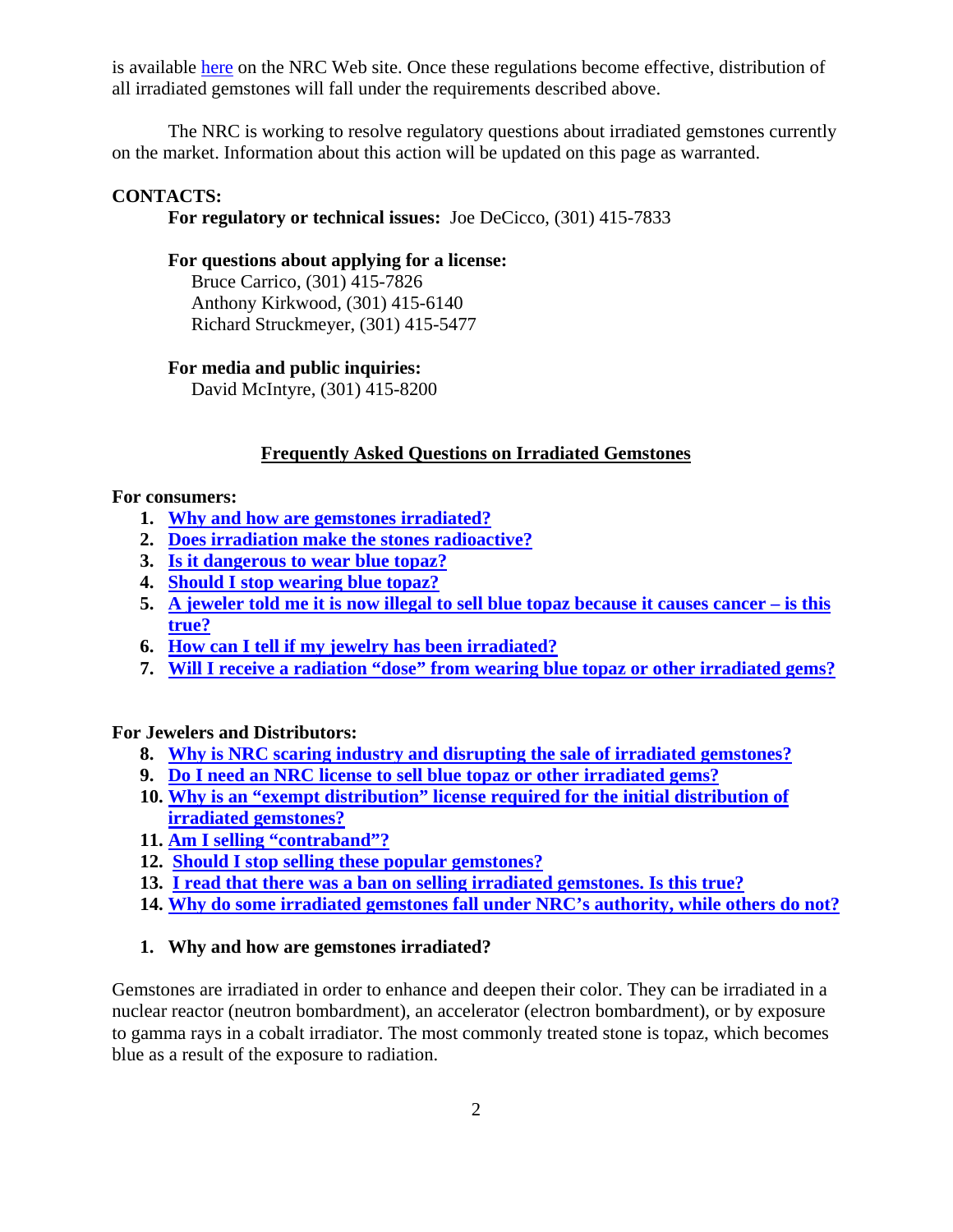# **2. Does irradiation make the stones radioactive?**

<span id="page-2-0"></span>Possibly. Generally, the longer the stones are exposed to radiation – and the more intense the radiation – the deeper and more attractive the resulting color; also, this increases the chance that trace elements in the stone will be "activated" and become radioactive. It is important to note that activation is most likely to occur in stones that are treated in a nuclear reactor, though treatment in an accelerator can also make stones radioactive. Treatment in a cobalt irradiator does not render stones radioactive.

# **3. Is it dangerous to wear blue topaz?**

No. The NRC has no indication that wearing irradiated gemstones can be harmful. There have been no reported cases of anyone being harmed by wearing irradiated gemstones.

# **4. Should I stop wearing blue topaz?**

From a safety standpoint, there is no reason to stop wearing blue topaz or any other irradiated gems.

# **5. A jeweler told me it is now illegal to sell blue topaz because it causes cancer – is this true?**

No. There is no reason to believe blue topaz or any other irradiated gemstone poses any health risk, much less cancer. The NRC has not advised, requested or ordered any retailers or distributors to stop selling irradiated gemstones.

# **6. How can I tell if my jewelry has been irradiated?**

A skilled gemologist might be able to tell by examining the gemstone. However, it can be very difficult to determine whether a stone has been treated in a reactor, accelerator or irradiator. Any residual radiation can be detected with a hand-held survey meter; however, determining whether the radiation is below NRC's regulatory limits requires a trained radiation professional to use sophisticated survey equipment.

# **7. Will I receive a radiation "dose" from wearing blue topaz or other irradiated gems?**

Possibly, but it would be an extremely small dose. A study done by the NRC estimated that a person wearing a blue topaz stone at the highest level of radioactivity allowed for distribution under NRC regulations would receive an annual dose of 0.03 millirem (NUREG 1717, page 2- 21). By contrast, a chest X-ray is about 60 millirem.

# **8. Why is NRC scaring industry and disrupting the sale of irradiated gemstones?**

Earlier this year, the NRC contacted several large retailers of blue topaz seeking information about how the stones reached the U.S. market. The agency sought this information in order to restore the regulatory framework for the proper distribution of these gems under the Atomic Energy Act and NRC regulations. The NRC did not request any specific actions of industry. Industry groups and retailers have cooperated with the NRC in its efforts. The NRC continues to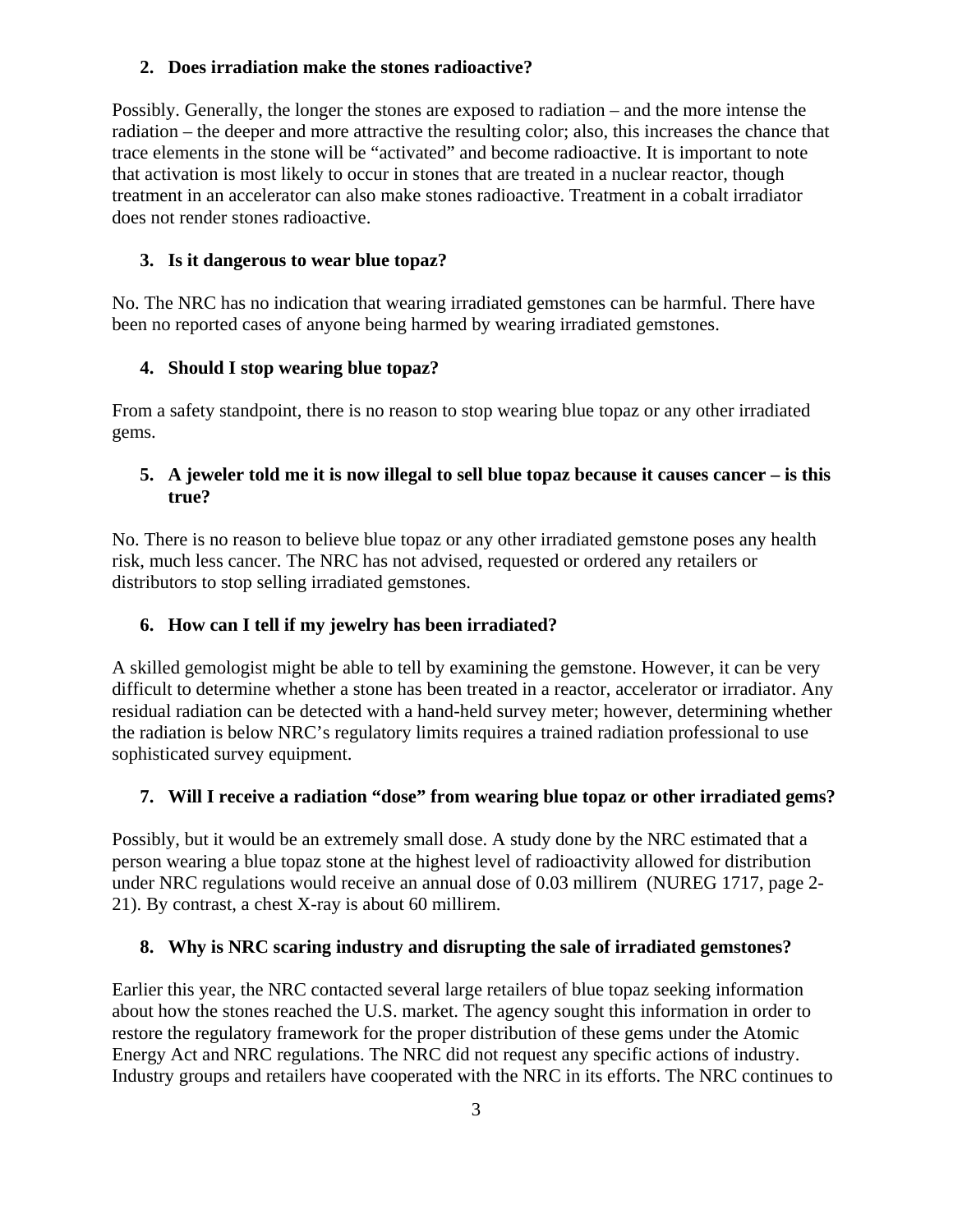<span id="page-3-0"></span>survey batches of stones for radiation. Surveys conducted to date have not given the agency any indication that current inventories are a health risk.

## **9. Do I need an NRC license to sell blue topaz or other irradiated gems?**

Probably not. NRC regulations cover material made radioactive in a nuclear reactor (and, as of Nov. 30, 2007, in accelerators as well). The initial transfer of these materials must be made according to an NRC distribution license. If the radioactivity levels are below certain limits in NRC's regulations, the materials become "exempt" from further regulation, and further distribution, including to the end consumer, does not need to be licensed. This means individual jewelers do not need to be licensed provided the stones they sell were initially distributed by an NRC licensee.

In early November 2007, the NRC issued two distribution licenses for blue topaz, and other license applications are under review.

# **10. Why is an "exempt distribution" license required for the initial distribution of irradiated gemstones?**

The license provides a safeguard against the possibility that stones might reach the market too soon after irradiation, with radioactivity above NRC limits. The distribution licensee is required to perform sophisticated surveys to verify that the stones meet NRC requirements for exempt distribution.

# **11. Am I selling "contraband"?**

No. Current inventories in retail outlets and distribution channels have not been distributed by an NRC licensee, but these should not be considered contraband. The NRC is working to resolve regulatory issues regarding the current inventory of irradiated gemstones.

### **12. Should I stop selling these popular gemstones?**

That is a business decision only you can make. The NRC has sought information from industry about how irradiated gemstones reach the U.S. market, but the agency has not requested any action, including a halt in sales.

### **13. I read that there was a ban on selling irradiated gemstones. Is this true?**

No. When the NRC approached industry groups earlier this year seeking information about the distribution of irradiated gemstones, several retailers pulled their stones from the market in response. This was a voluntary action on their part. The NRC did not request or impose any such action.

### **14. Why do some irradiated gemstones fall under NRC's authority, while others do not?**

This is simply because of the way the law has been written. The Atomic Energy Act gave NRC regulatory authority over radioactive material produced in reactors. In the Energy Policy Act of